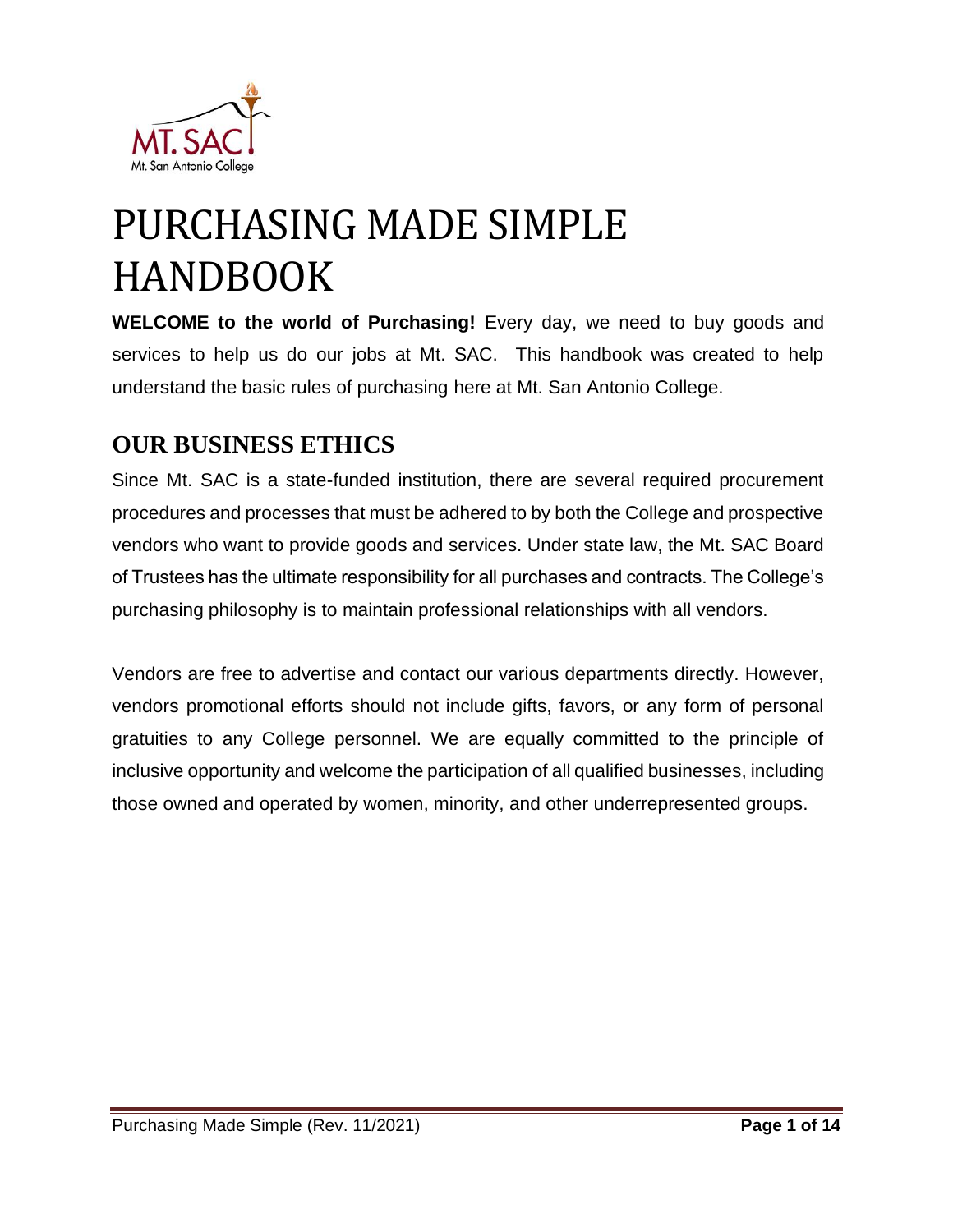### **Table of Contents**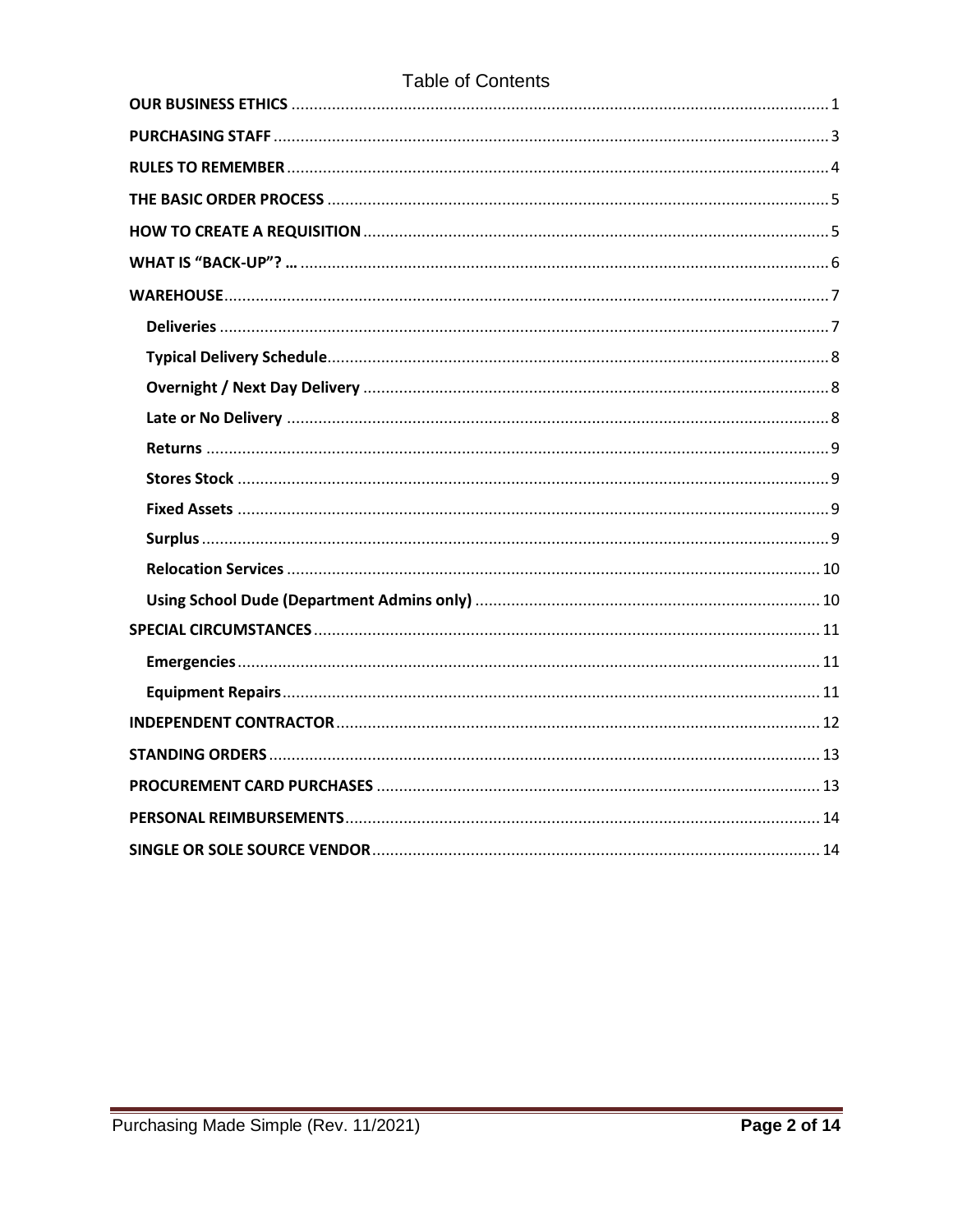## <span id="page-2-0"></span>**PURCHASING STAFF**

Our team is here to help, but each is an expert in certain areas. Check out the "A*rea of Responsibility"* below:

| <b>Name</b>               | <b>Title</b>                                                         | <b>Phone</b>             | <b>Area of Responsibility</b>                                                                                                                                                                                                                                                                                                                                                       |
|---------------------------|----------------------------------------------------------------------|--------------------------|-------------------------------------------------------------------------------------------------------------------------------------------------------------------------------------------------------------------------------------------------------------------------------------------------------------------------------------------------------------------------------------|
| <b>Angelic Davis</b>      | Director,<br>Purchasing,<br>Printing, and<br>Mail<br><b>Services</b> | (909)<br>$274 -$<br>5512 | Manages Purchasing, Printing, and Mail<br>Services.                                                                                                                                                                                                                                                                                                                                 |
| Rondell<br>Schroeder      | Procurement<br><b>Specialist</b>                                     | (909)<br>$274 -$<br>5511 | Purchase of auto/trucks, modular buildings and<br>property leases, legal advertisements,<br>informal/formal construction bids for projects<br>greater than \$45,000, p-card functions, hazmat<br>testing/inspection services, and formal Requests<br>for Proposals (RFP) for all commodities and<br>services.                                                                       |
| <b>Tiffany Chen</b>       | Procurement<br><b>Specialist</b>                                     | (909)<br>$274 -$<br>5514 | Purchase of equipment, supplies, and services<br>for audio visual, informal/formal construction<br>bids for projects greater than \$45,000, Requests<br>for Proposals (RFP), p-card functions,<br>architect/engineering services, legal<br>advertisements, and Maintenance > \$25,000.                                                                                              |
| <b>April Landry</b>       | Senior<br><b>Buyer</b>                                               | (909)<br>$274 -$<br>5510 | Purchase of appliances, air conditioning<br>(instructional), aeronautics, catering/food,<br>copiers & scantrons, fuel, furniture, fees<br>(legal/hotel, etc.), independent contractors,<br>leases/rentals, subscriptions/memberships<br>(including Amazon), and transportation services<br>(buses/charters/rentals.                                                                 |
| Sandi Horn                | <b>Buyer</b>                                                         | (909)<br>$274 -$<br>5509 | Purchase of instructional equipment and<br>supplies for agriculture, architecture & design,<br>athletics, biology, chemistry, custodial, drafting,<br>earth sciences, fire tech, health services,<br>manufacturing/welding, math, photography,<br>physics, Planetarium, radiology, respiratory<br>therapy, safety/security, electronics, and<br>Construction/Maintenance <\$24,999. |
| Connie<br><b>Madarang</b> | <b>Buyer</b>                                                         | (909)<br>$274 -$<br>5521 | Purchase of office equipment/supplies,<br>advertising/marketing, art, books/videos/DVDs,<br>business cards, child development,<br>communications, computer hardware/software,<br>insurance, laundry services, mailing, music,<br>parking, printing, signs/banners, trophies/awards<br>and theater.                                                                                  |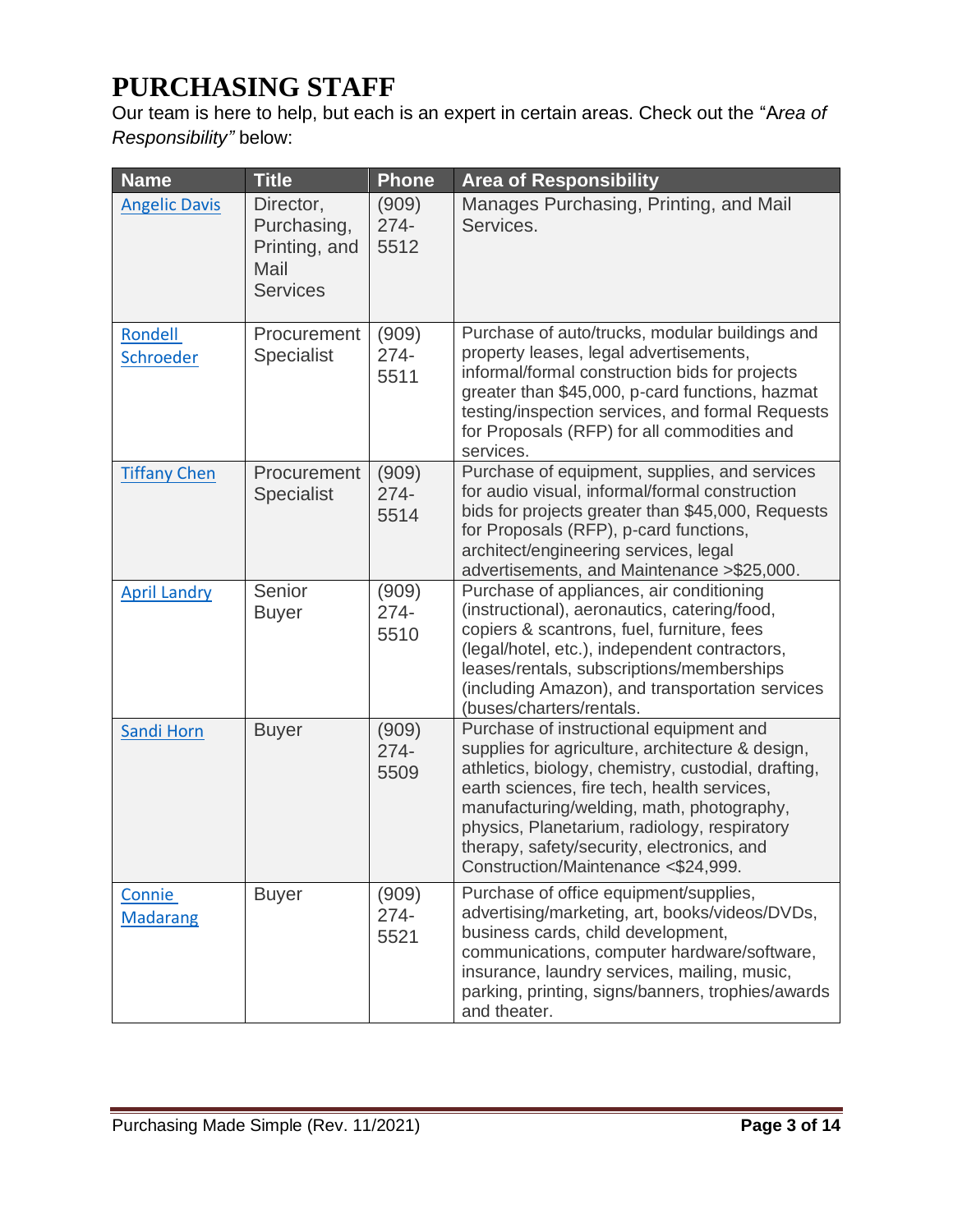## <span id="page-3-0"></span>**RULES TO REMEMBER**

Because we use government money to pay for everything we buy, we are subject to federal and state regulations that govern what and how we do our buying.

- 1. Under law, our **Board of Trustees has the sole authority** for all purchases and, with few exceptions, it has delegated that authority to Purchasing.
- 2. **Unauthorized Purchases.** Employees are not allowed to place an order with a vendor and send a "confirming" requisition to Purchasing. **Employees can be personally responsible for paying a vendor** if an employee commits the College to any purchase or service without going through Purchasing.
- 3. **Conflict of Interest.** The College is not allowed to purchase from any company in which an employee has direct or indirect ownership. It is considered a conflict of interest if a College employee will financially benefit in any way.
- 4. **Bid Splitting.** It is not allowed to split up big orders into smaller ones to avoid bid thresholds (see threshold table in The Basic Process section).
	- In addition to being illegal, the Accounting Department or the auditor could stop payment to the vendor – which is not fair to the vendor since they contracted with us in good faith.
- 5. **Deposits** are allowed only after receiving prior approval from the Board of Trustees.
- 6. **Lottery Funds** may only be used to buy instructional books, supplies and software but cannot be used to purchase equipment.
- 7. **Gift Purchases** are not allowed with District funds.
- 8. **Alcohol** purchases are never allowed except for some instructional laboratories.
- 9. **Invoices** should be sent directly from the vendor to Accounts Payable and payment warrants will be mailed directly to the vendor.

These rules help define **Purchasing's role** in the Mt. SAC organization. Our mission is to support the educational process by:

- Purchase what the campus wants when campus needs it
- Give the campus the best value for the money spent
- Making sure the District purchases are done legally and ethically
- Maximizing competition from vendors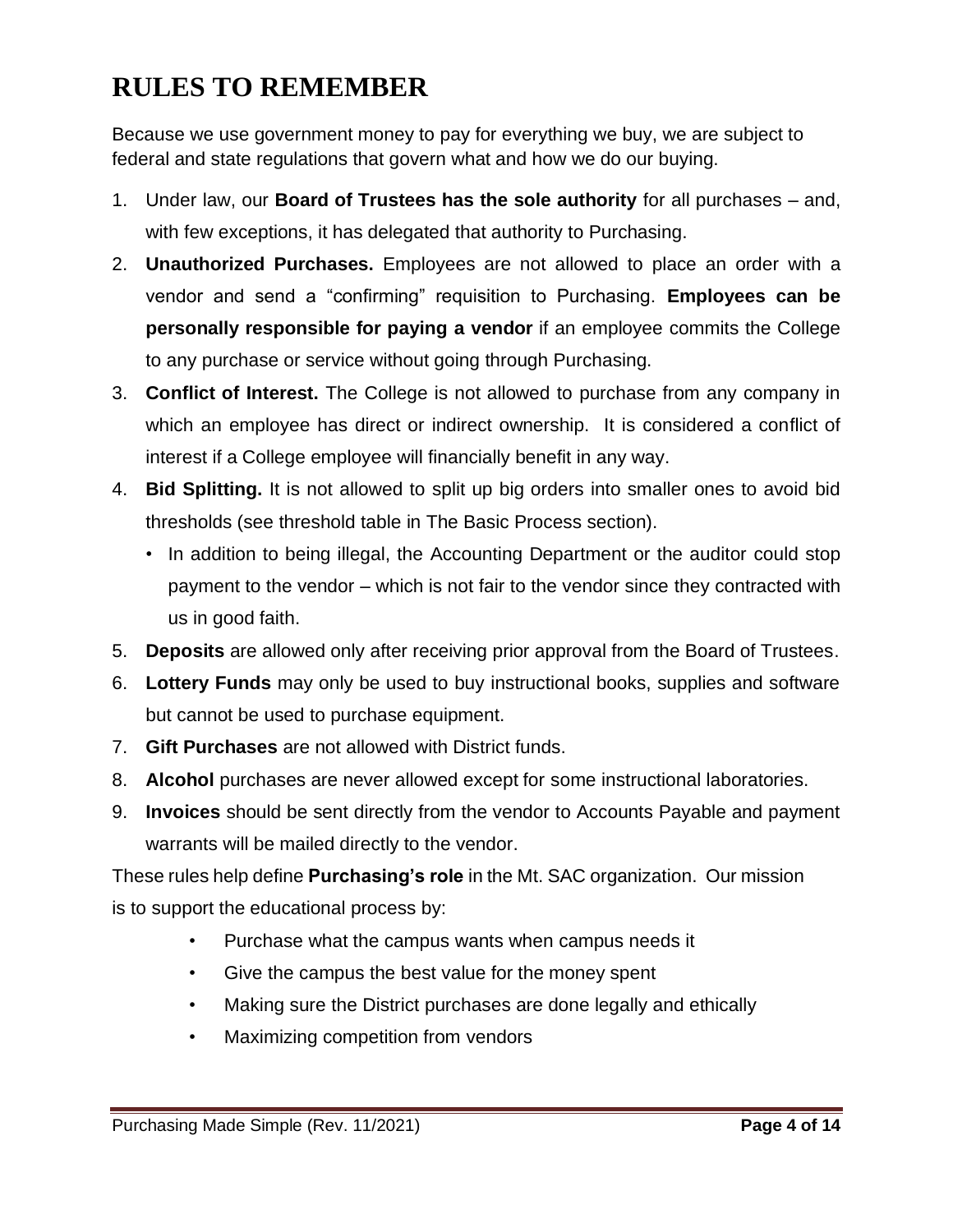## <span id="page-4-0"></span>**THE BASIC ORDER PROCESS**

The basic purchasing process is as follows, no matter the size of an order:

- 1. Identify an item/service needed and obtain a quote from Vendor.
- 2. Verify department budget has sufficient funds in the account to pay for the purchase. If sufficient funds are not available, initiate an appropriation transfer and track it through Banner before proceeding to the next step.
- 3. Create and submit a requisition in Banner and provide "backup" in OnBase.
- 4. Acquire approvals by tracking the Banner requisition status through approvals, contacting approvers as needed.
- 5. Purchasing creates the Purchase Order, places the order with vendor.
- 6. Warehouse receives goods and delivers to designated area.
- 7. Orders must be checked and received on the delivery slip. Manager signs the vendor invoice accepting delivery of and authorizing payment for those items.
- 8. Accounts Payable pays the invoice and disburses the check to vendor.

## <span id="page-4-1"></span>**HOW TO CREATE A REQUISITION**

Requisitions are completed via **Banner Finance**. Banner is the main platform for ordering. Requestor Training and an approved Banner Request Form are required to gain access to Banner.

Once training is complete, orders can be submitted via electronic request. When completing a requestions be sure to:

- 1. Include the date of when order is needed
- 2. Ensure that all required Approvals for department/division are obtained. Keep in mind the following:
	- All orders over \$5,000 Vice President
	- All computer/technology-related orders over \$200 IT Department
- 3. If a price quote is received, list the sales rep and the date in the Document Text.
- 4. For items requiring Board approval, include the Board approval date in the document text.
- 5. *Always* use the correct Commodity Code, *then* list additional information in the following order: manufacturer, make/model, size, color, vendor's catalog no., and/or period of service. For equipment purchases, reference the *["Banner](https://www.mtsac.edu/purchasing/pdfs/banner-requisition-guide-2021.pdf)  [Requisition Guide"](https://www.mtsac.edu/purchasing/pdfs/banner-requisition-guide-2021.pdf)*.
- 6. A Purchase Order is a contract with the vendor. Any changes to that contract must be issued by Purchasing in writing in the form of a Change Order via email at [purchasing@mtsac.edu.](mailto:purchasing@mtsac.edu)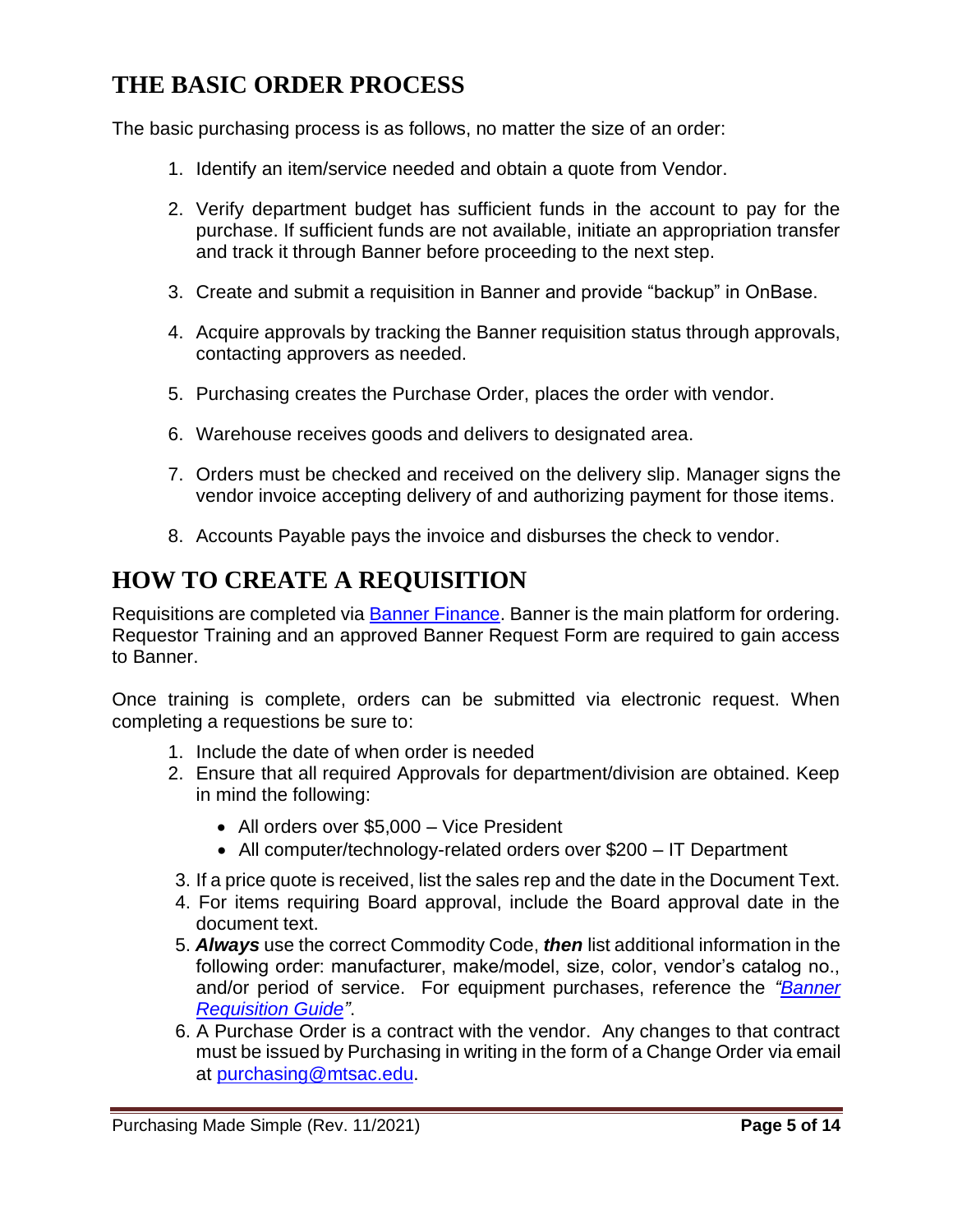## <span id="page-5-0"></span>**WHAT IS "BACK-UP"? …**

Backup is required documentation that is connected to a requisition request. All Backup is stored in the campus's centralized information platform called OnBase. Backup can include quote, board approval, contract, justification form, or any other supporting documents.

Proof of competitive pricing is **required** for all purchases over \$10,000 (including labor, taxes, and shipping). To show proof use our *"Quote [Summary and Justification"](https://www.mtsac.edu/purchasing/pdfs/quote-summary-justification-fillable-2022-01-05.pdf)* form.

In the chart below, the columns headed **Supplies & Equipment** and **Services** apply to all departments, while the **Construction Contractor Services** column applies only to the Facilities Planning and Management Department.

| <b>Supplies &amp;</b><br><b>Equipment</b> | <b>Services</b>      | <b>Construction</b><br><b>Contractor</b><br><b>Services</b> | <b>Required Documentation</b>                                                                                                                                                                                                                                                                   |
|-------------------------------------------|----------------------|-------------------------------------------------------------|-------------------------------------------------------------------------------------------------------------------------------------------------------------------------------------------------------------------------------------------------------------------------------------------------|
| Under \$10,000                            | N/A                  | Under \$25,000                                              | Written quote or a vendor price<br>list.                                                                                                                                                                                                                                                        |
| \$10,000 -<br>\$96,699                    | Up to \$96,700       | $$25,000 -$<br>\$59,999                                     | Three (3) written quotes on<br>vendors' letterhead or<br>Justification form.<br><b>Services: Contract Agreement</b><br>and Board Approval for all orders.<br><b>Construction: A Field Service</b><br>Agreement for all orders and<br>Payment/Performance Bonds for<br>all orders over \$25,000. |
| N/A                                       | N/A                  | \$60,000-<br>\$199,999                                      | <b>Informal bid process:</b><br>Specifications prepared, notice<br>for informal bids issued,<br>evaluation and selection of lowest<br>responsive & responsible bid,<br>then contract and purchase order<br>issued.                                                                              |
| \$96,700* or<br>more                      | \$96,700* or<br>more | \$200,000 or<br>more                                        | Formal bid process:<br>Advertising placed calling for<br>sealed bids, formal bid issued,<br>evaluation and Board approval of<br>lowest responsive & responsible<br>bid, then contract and purchase<br>order issued.                                                                             |

\* Each year, the State may adjust the bid limit amount.

Formal bidding can take 2 to 3 months. It is recommended to contact Purchasing immediately once an item or service is more than the formal bid limit.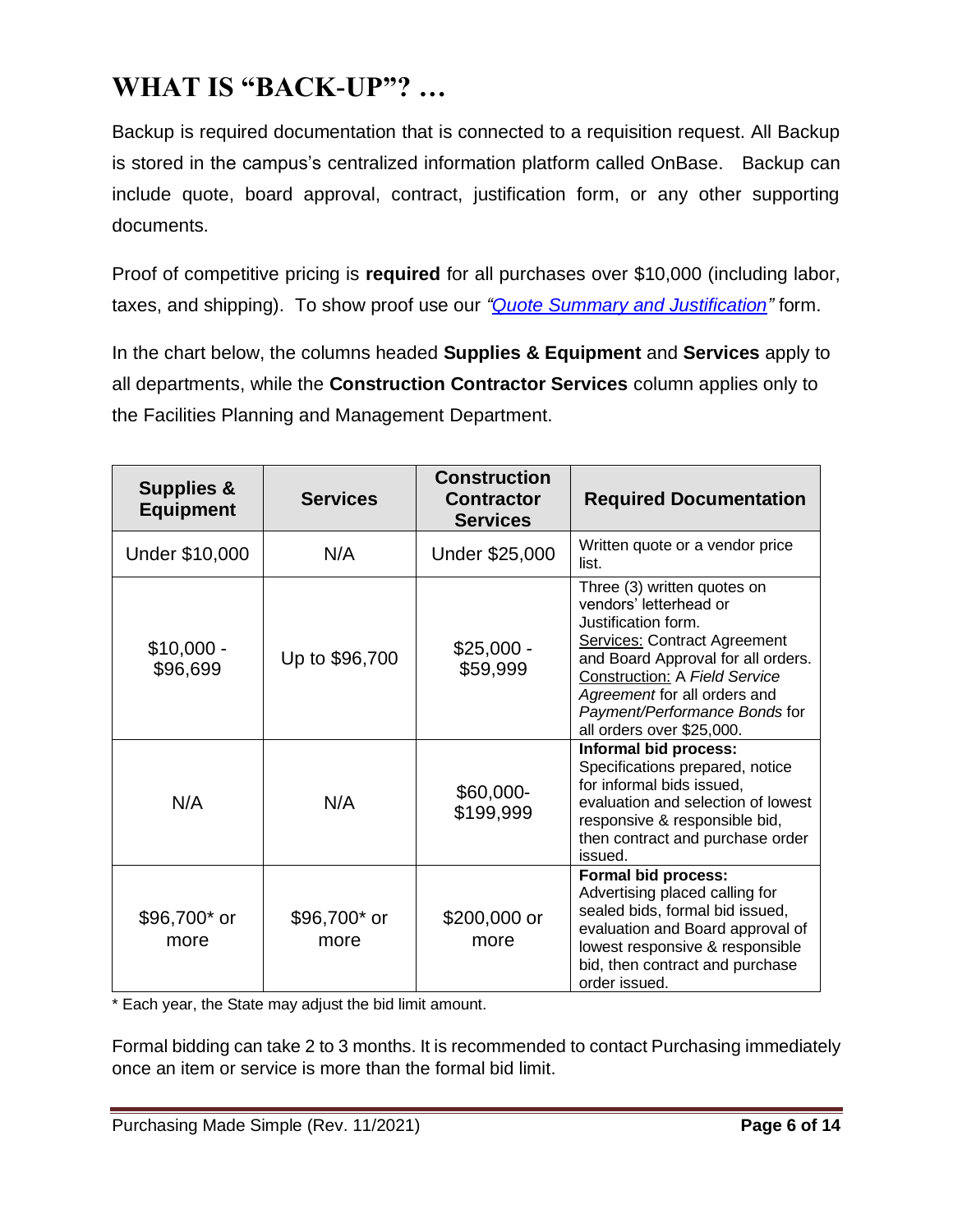## <span id="page-6-0"></span>**WAREHOUSE**

Purchasing and Warehouse staff work together to process orders. Review contact information below:

| <b>Name</b>            | <b>Title</b>                            | Phone          |
|------------------------|-----------------------------------------|----------------|
| <b>Ken Bohan</b>       | Director, Maintenance and<br>Operations | (909) 274-5512 |
| <b>Steven Green</b>    | Coordinator, Warehouse                  | (909) 274-5800 |
| <b>Hector Gonzalez</b> | <b>Warehouse Worker I</b>               | (909) 274-4870 |
| <b>Briam Ruiz</b>      | <b>Warehouse Worker I</b>               | (909) 274-4870 |
| <b>Susan Gutierrez</b> | <b>Warehouse Worker II</b>              | (909) 274-4870 |

## <span id="page-6-1"></span>**Deliveries**

Per Board Policy 6330, all goods shall be shipped to the Warehouse, where items are checked against a purchase order, and then delivered to requested department's scheduled delivery day. The following are exceptions:

**Direct Delivery:** Sometimes large items – like furniture or copiers – may be delivered directly to a department from the vendor.

- Verify order, sign, and date the Packing Slip and **forward to the Warehouse**.
- If there is an order discrepancy, do not sign off on the delivery and contact Purchasing immediately.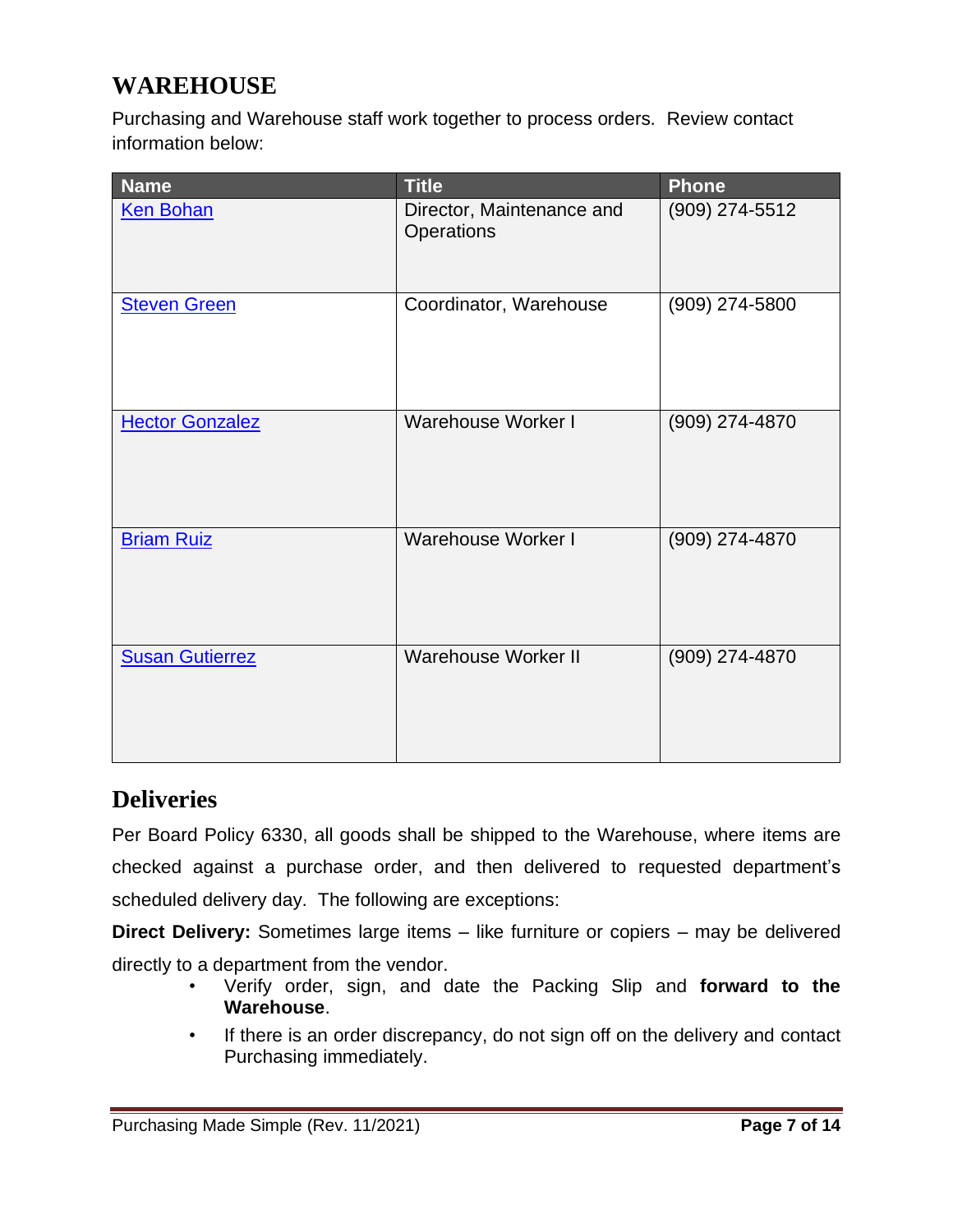**College Pick-ups ("Will Call")**: Occasionally, employees may need to pick up an order directly from the vendor.

- Note "College Pick-up" on requisition.
- After item(s) are picked up, have a manager sign an itemized receipt, then email to **Accounts Payable, [accountspayable@mtsac.edu.](mailto:accountspayable@mtsac.edu)**

## <span id="page-7-0"></span>**Typical Delivery Schedule**

| <b>MONDAY</b>                                                           | <b>TUESDAY</b>                                                                                                                                                  | <b>WEDNESDAY</b>                                                                                                                        | <b>THURSDAY</b>                                                                                        | <b>FRIDAY</b>                                                                                                                               |
|-------------------------------------------------------------------------|-----------------------------------------------------------------------------------------------------------------------------------------------------------------|-----------------------------------------------------------------------------------------------------------------------------------------|--------------------------------------------------------------------------------------------------------|---------------------------------------------------------------------------------------------------------------------------------------------|
| 1 Art Complex<br>2 Performing Art<br>3 Gym<br>4 Administration<br>6 LTC | 7 Science<br>8 Campus Café<br>10 Founders Hall<br>11 Science<br>9A-D Student Svc<br>9E -Student<br>Success Ctr.<br>67 A&B Health<br>45 Athletics<br>742 Stadium | 12 Ag Sciences<br>12A Foundation<br>13 Design Tech<br>23 IT<br><b>77 BTC</b><br>78 BTC<br><b>79 BTC</b><br>16E - Equity Ctr<br>9F<br>9G | 26A, B & D<br>27 PE/Wellness<br>28 Tech.& Health<br>29 Central Plant<br>60 Science Lab<br>69 AIRC/Weld | 40 Comm. Ed.<br>46 PE Offices<br>Hort. Unit<br>30<br>35<br>47 Maintenance<br>61 Natural Sc./<br>Math<br>66 Language Ctr<br>70 CDC<br>73 CDC |

**Note**: Delivery Schedules are subject to change due to facilities relocations.

The Warehouse welcomes in-person pickups between 8:00 am – 3:30 pm, if a requestor cannot wait for their scheduled delivery, contact the Warehouse at Ext. 4870. Be ready to provide a purchase order number.

## <span id="page-7-1"></span>**Overnight / Next Day Delivery**

If a package is shipped overnight or next day to the Warehouse, it is delivered to the listed person on the same day it is received.

## <span id="page-7-2"></span>**Late or No Delivery**

Most vendors ship within  $2 - 10$  days after they receive an order. Depending on where they are shipping from, it could take another  $2 - 10$  days to get here.

Once Purchasing completes an order, requestors will receive a PDF copy confirming purchase order. If item(s) are not received within 30 days, follow-up by emailing purchasing at [purchasing@mtsac.edu.](mailto:purchasing@mtsac.edu) Include requisition or purchasing number in the subject of email.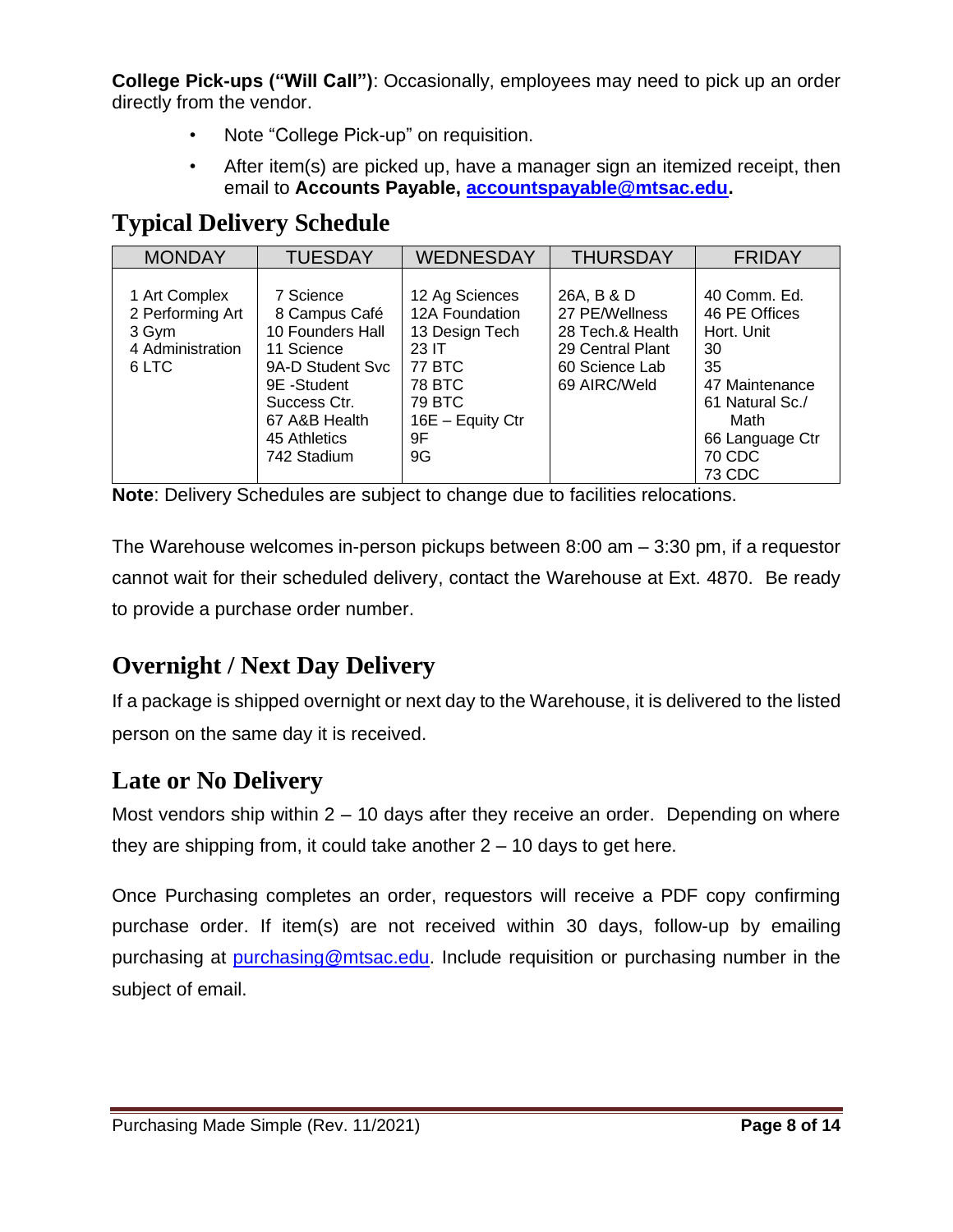## <span id="page-8-0"></span>**Returns**

Once order is delivered, sometimes there is a discrepancy, or items are damaged. If item(s) need to be returned, **call the Warehouse** at Ext. 4870.

- Be prepared to provide a brief description of what is incorrect with order
- Provide requisition and/or purchasing order number

## <span id="page-8-1"></span>**Stores Stock**

The Warehouse stocks basic office, classroom, paper, and custodial supplies for use by the entire campus at no charge to department's budget.

- Requests can be made on the Mt. SAC website under the Administrative [Forms](https://www.mtsac.edu/employees/forms/) page, select "Warehouse" button.
- Orders will be delivered on next scheduled delivery day.
- Please order on an as-needed basis, stockpiling large quantities is not permitted.

### <span id="page-8-2"></span>**Fixed Assets**

Fixed Assets refer to every piece of equipment and furniture owned by the College. For the most part, only items costing more than \$500 are tagged by the Warehouse and tracked by Purchasing to keep accurate records about the equipment and furniture owned by the College

#### **Requirements:**

- Notify the Warehouse that item is a Direct Delivery or a Will Call.
- Review and update inventory records, Purchasing may request updated inventory annually
- The ["Banner User Guide"](https://www.mtsac.edu/purchasing/pdfs/banner-requisition-guide-2021.pdf) provides more information about the process of acquiring fixed assets using Banner.

## <span id="page-8-3"></span>**Surplus**

Any equipment or furniture no longer need, or that is broken beyond repair, must be properly disposed. After determining there is no other need for the item on campus, the College uses three ways to dispose of surplus items:

- Donation to another educational institution or non-profit agency.
- Bulk sales through a liquidator auction firm.
- Online Auction through a liquidator auction firm.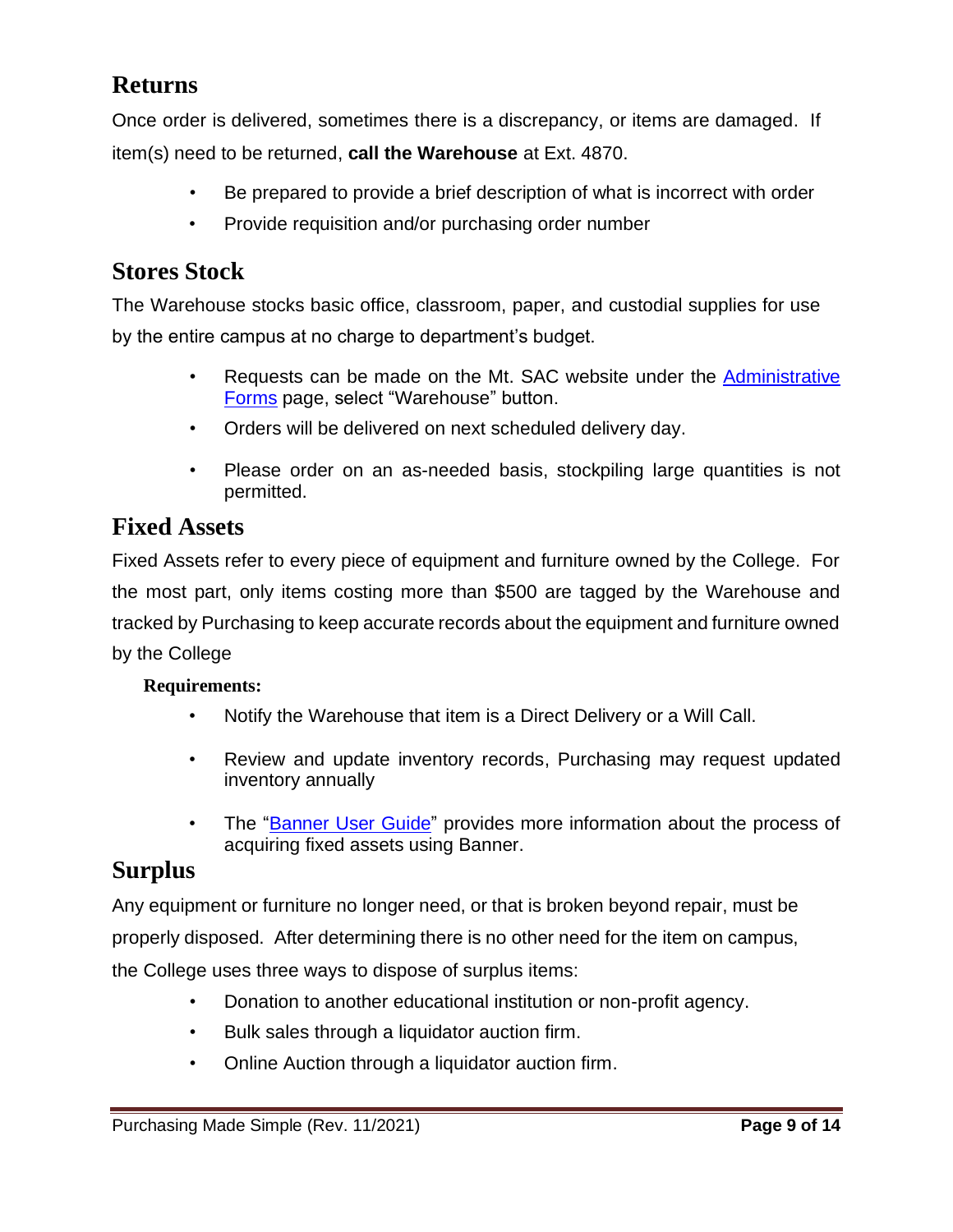#### **Requirements:**

- Tag item(s) if it is still working.
- Tag item(s) if anyone is interested in having it donated.
- **Donations** require a letter from the interested party confirming their nonprofit status as well as Board approval. Contact Purchasing for further information.
- Submit an online work order using "School Dude" for the Warehouse to pick up item(s). Department Admins have access to submit a request.

## <span id="page-9-0"></span>**Relocation Services**

The Warehouse staff provides limited relocation services for the following:

- Moving furniture/equipment in a single office or classroom
- Setting up furniture for ACCESS students each semester
- Removing surplus equipment and furniture to the Warehouse for disposal

To schedule a move or removal by Warehouse staff, please submit a work order via "School Dude" online system.

### <span id="page-9-1"></span>**Using School Dude (Department Admins only)**

Recently hired admins can request a School Dude account via Facilities at ext. 4850.

- 1. Access School Dude: Go to [login.schooldude.com](https://login.schooldude.com/) and log in with name and password.
- 2. Complete all required fields in Step 1 and 2.
- 3. At Step 3, click on *Warehouse*.
- 4. Complete remaining Steps 4-8 and click submit.

The Warehouse will contact via e-mail or phone to set up a time for the work to be done. Moves are limited to a single classroom or office. Relocating multiple rooms and/or buildings is done by professional movers. Contact our **Facilities Department** at **Ext. 4850** to schedule a big move.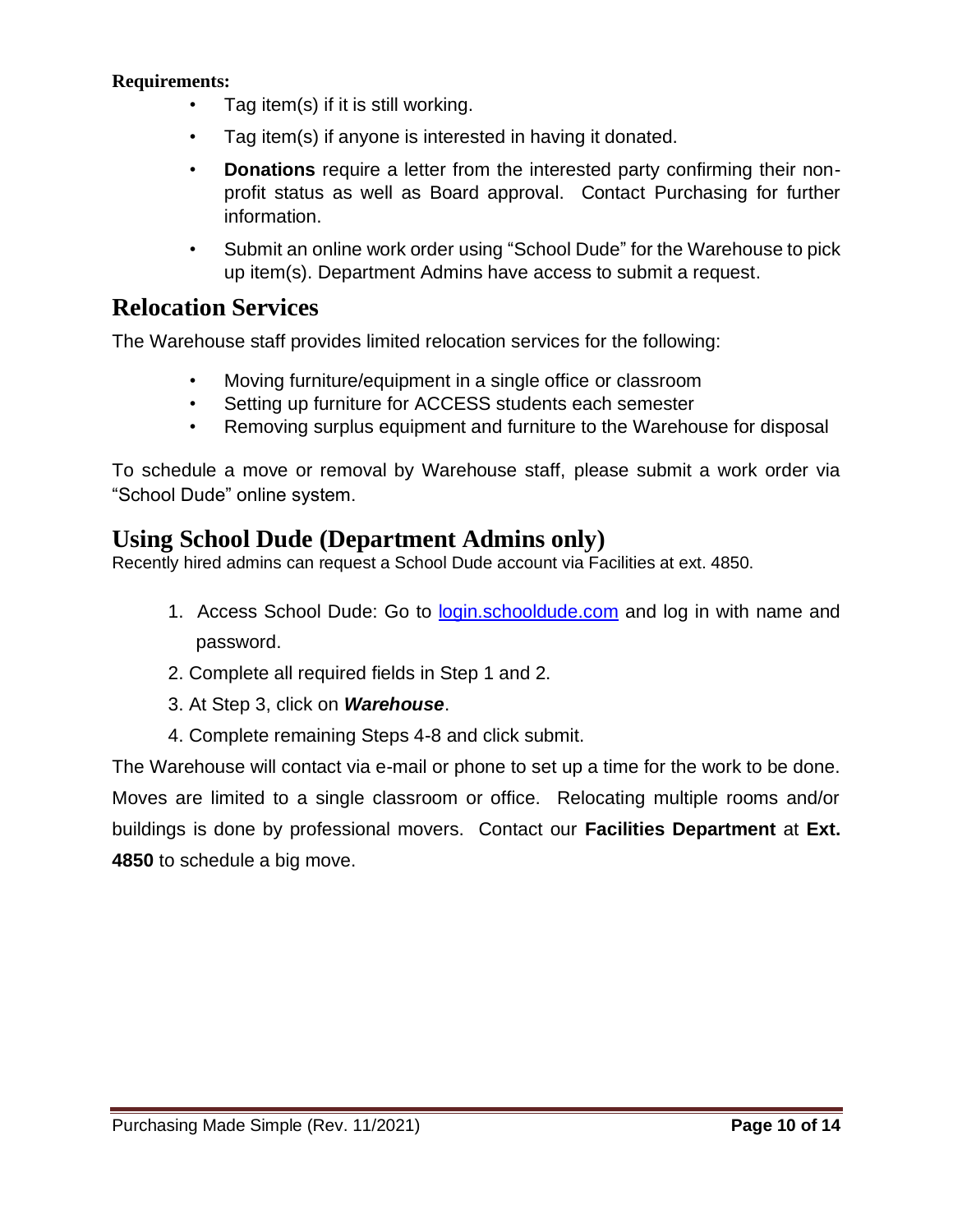## <span id="page-10-0"></span>**SPECIAL CIRCUMSTANCES**

Much of what we buy follows normal guidelines, but there are a few special situations that require additional attention.

## <span id="page-10-1"></span>**Emergencies**

An emergency is defined as:

- a sudden, unforeseen event that disrupts classroom activity
- an unplanned condition that could pose a risk to persons or property
- *Lack of planning is NOT an emergency.*

Contact Purchasing Department, ext. 4245 or by email, [purchasing@mtsac.edu.](mailto:purchasing@mtsac.edu) Be prepared to explain the nature of the emergency.

## <span id="page-10-2"></span>**Equipment Repairs**

If office equipment breaks down, review the table below. Be prepared to give the following information: Make, model, serial number, and a description of the problem.

| <b>ITEM</b>                                                   | <b>CONTACT</b>                       | <b>CONTACT INFO</b>                                          |
|---------------------------------------------------------------|--------------------------------------|--------------------------------------------------------------|
| Computer                                                      | <b>IT Help Desk</b>                  | Ext. 4357 or helpdesk@mtsac.edu                              |
| Copier                                                        | Maintenance<br>Provider/April Landry | Find tag on copier or call ext. 5510<br>or alandry@mtsac.edu |
| Equipment (classroom)                                         | <b>April Landry</b>                  | Ext. 5510 or alandry@mtsac.edu                               |
| Furniture                                                     | <b>April Landry</b>                  | Ext. 5510 or alandry@mtsac.edu                               |
| <b>Phones</b>                                                 | <b>IT Help Desk</b>                  | Ext. 4357 or helpdesk@mtsac.edu                              |
| Printer                                                       | <b>IT Help Desk</b>                  | Ext. 4357 or helpdesk@mtsac.edu                              |
| <b>Typewriter and small</b><br><b>Office Machines</b>         | Sandi Horn                           | Ext. 5509 or shorn@mtsac.edu                                 |
| <b>Building Repairs</b><br>(Lighting, A/C,<br>plumbing, etc.) | Maintenance<br>Department            | Ext. 4850                                                    |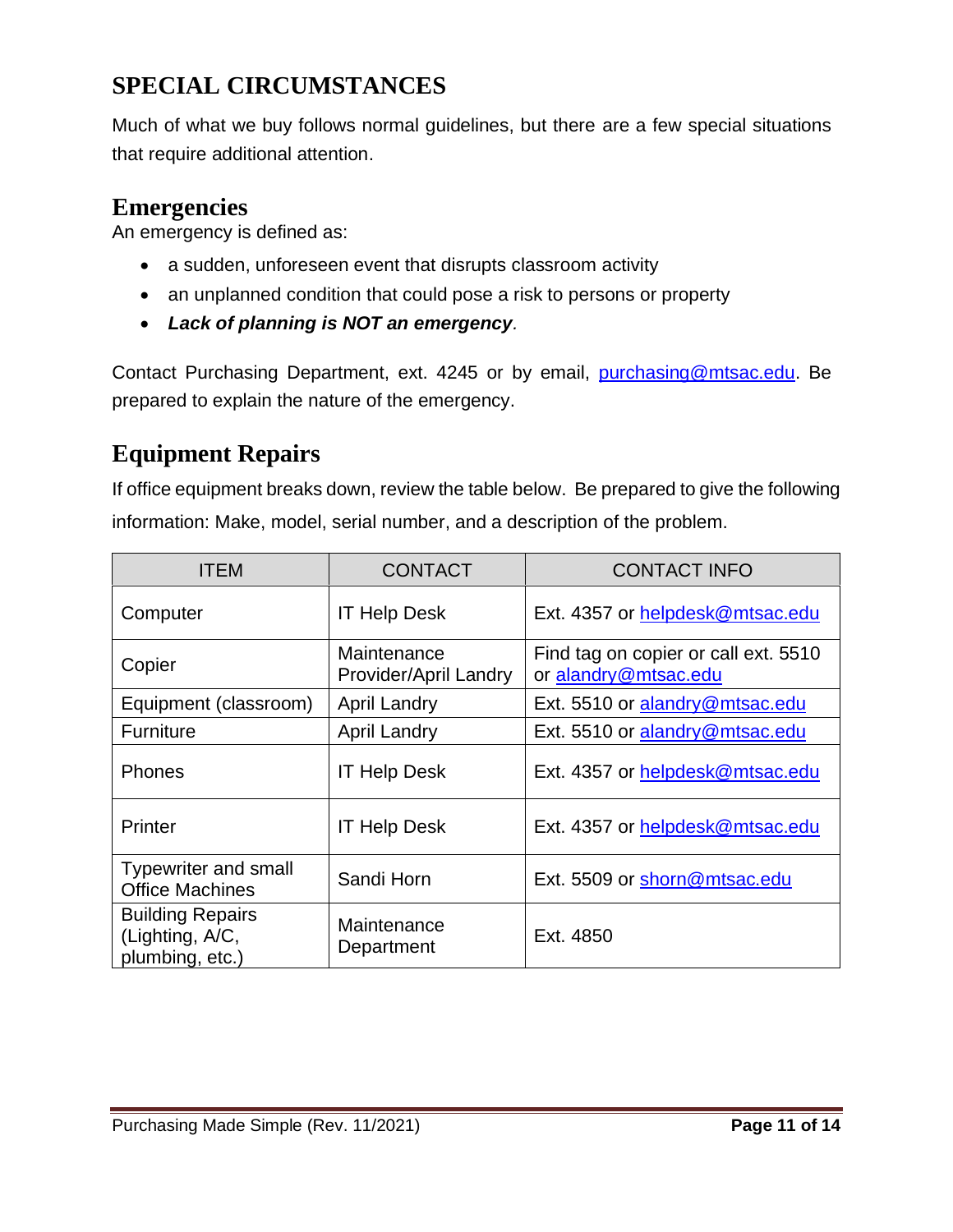## <span id="page-11-0"></span>**INDEPENDENT CONTRACTOR**

An independent contractor is **a self-employed person or entity contracted to perform work for—or provide services to—another entity as a nonemployee**. They can operate as an individual/sole proprietor using a Social Security Number and do not have an Employer's Tax ID number. They perform services for other clients and are hired to come to Mt. SAC to perform a specific, one-time task. They have the right to control the manner of performance of their services and set their own hours. The results of the work and not how it is accomplished is the primary factor. Independent Contractors have an investment in tools and facilities used for their business.

An Independent Contractor provides one-time professional services or short-term professional services for maintenance or repairs.

Examples of one-time Professional Services:

- Guest lecturer for a class
- Presenter for a POD workshop
- Costume or lighting specialist for theater production

Examples of short-term Professional Services:

• Piano tuning and maintenance at various times throughout the year

#### Requirements:

- Request a proposal Independent Contractor which describes the services he/she will provide, the date(s) of service, and the price.
- Complete an "*[Independent Contractor Agreement"](https://www.mtsac.edu/purchasing/pdfs/independent-contractor-agreement-2022.pdf)* and fill out [Independent Contractor Request](https://app.smartsheet.com/b/form/4797d23896f046ccaae8fb0e4ff1ee90) for approval.
- If this is the first time the Independent Contractor is providing a service for Mt. SAC, the Independent Contractor must complete a "**[W-9"](https://www.mtsac.edu/purchasing/2020_vendor_packet.pdf)** using their personal social security number as their tax identification.
- Request Board approval from Department/division.
- Once Board approval is received, enter a Requisition in Banner, and upload executed Agreement, proposal, Board Agenda Item, along with an invoice to OnBase.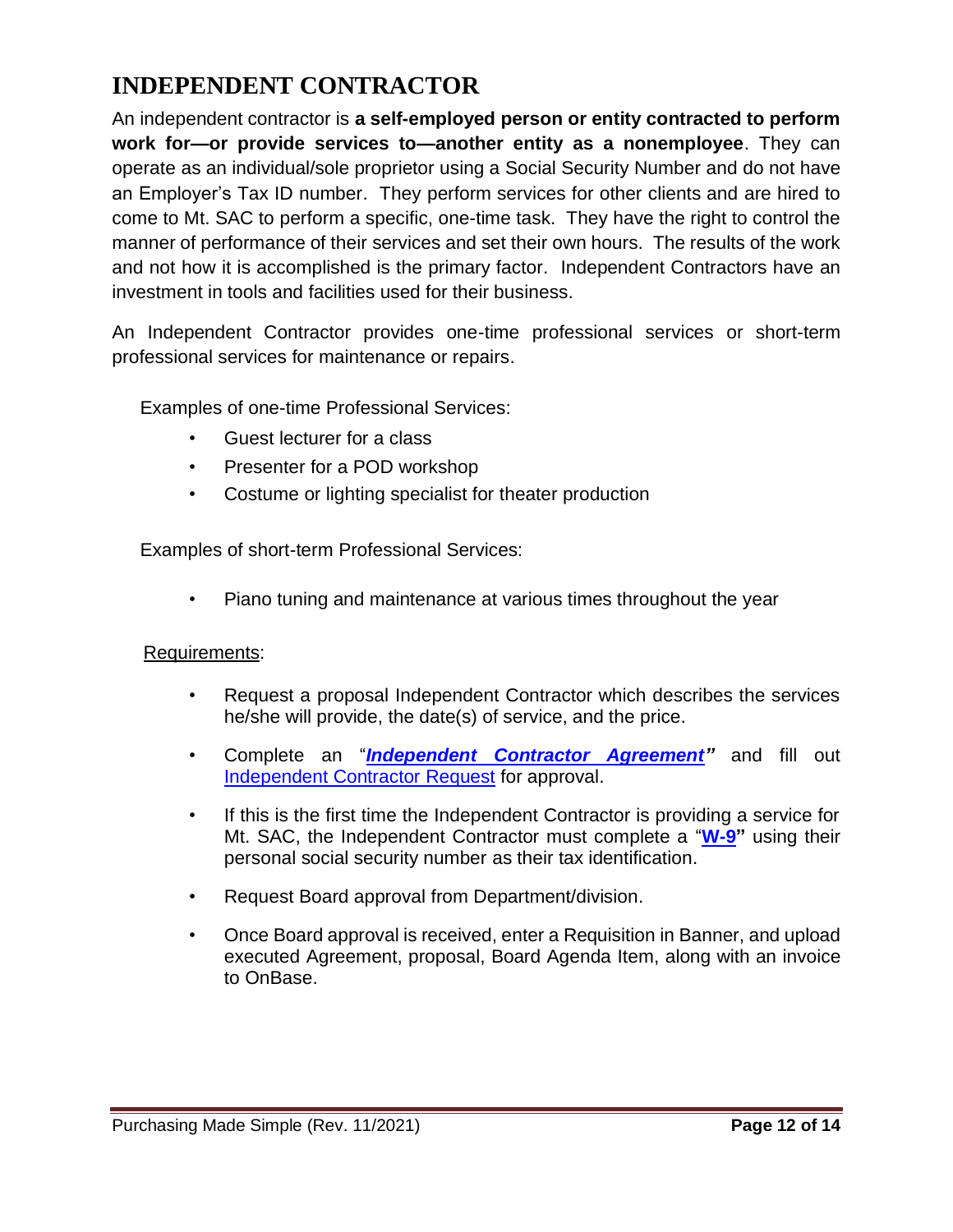## <span id="page-12-0"></span>**STANDING ORDERS**

Purchasing can set up a "Standing Order" when small purchases are needed from a vendor, or if a purchase requires routine multiple payments throughout the year.

#### Examples:

- \$2,000 with ABC Electric for electrical supplies for Maintenance
- \$2,000 with Stater Bros. for food supplies for Child Care
- \$2,400 with Office Max for office supplies

#### Requirements:

- Must list manager authorized to approve and staff authorized to use this order in the requisition document text.
- Must state that the maximum a user can spend is \$499 on any single item. Individual items more than \$500 must be ordered separately, so that a fixed asset tag can be created, if applicable.
- Manager must sign off on delivery slips acknowledging receipt of goods, original invoices for payment and send original to Accounts Payable.
- Cannot be used for major equipment or tools costing more than \$500.

## <span id="page-12-1"></span>**PROCUREMENT CARD PURCHASES**

Purchasing can place an order using a College Procurement Card whenever a selling vendor will not accept a College Purchase Order for placement of the order. When this situation occurs, follow the procedure outlined in the ["Banner User Guide"](https://www.mtsac.edu/purchasing/pdfs/banner-requisition-guide-2021.pdf) to prepare a requisition specifying "Credit Card" in the Requisition Comment Field.

#### Examples:

- \$90 with Amazon.com for an American History classroom DVD
- \$350 with Best Deal Software for computer software license for Child Care

#### Requirements:

- Must be for an amount not exceeding \$5,000.
- Each item ordered must be listed separately as an item on the requisition.
- All deliveries will be sent to the Warehouse where it will be received and forwarded to the ordering department on campus.
- This process can be used to purchase equipment, when needed.